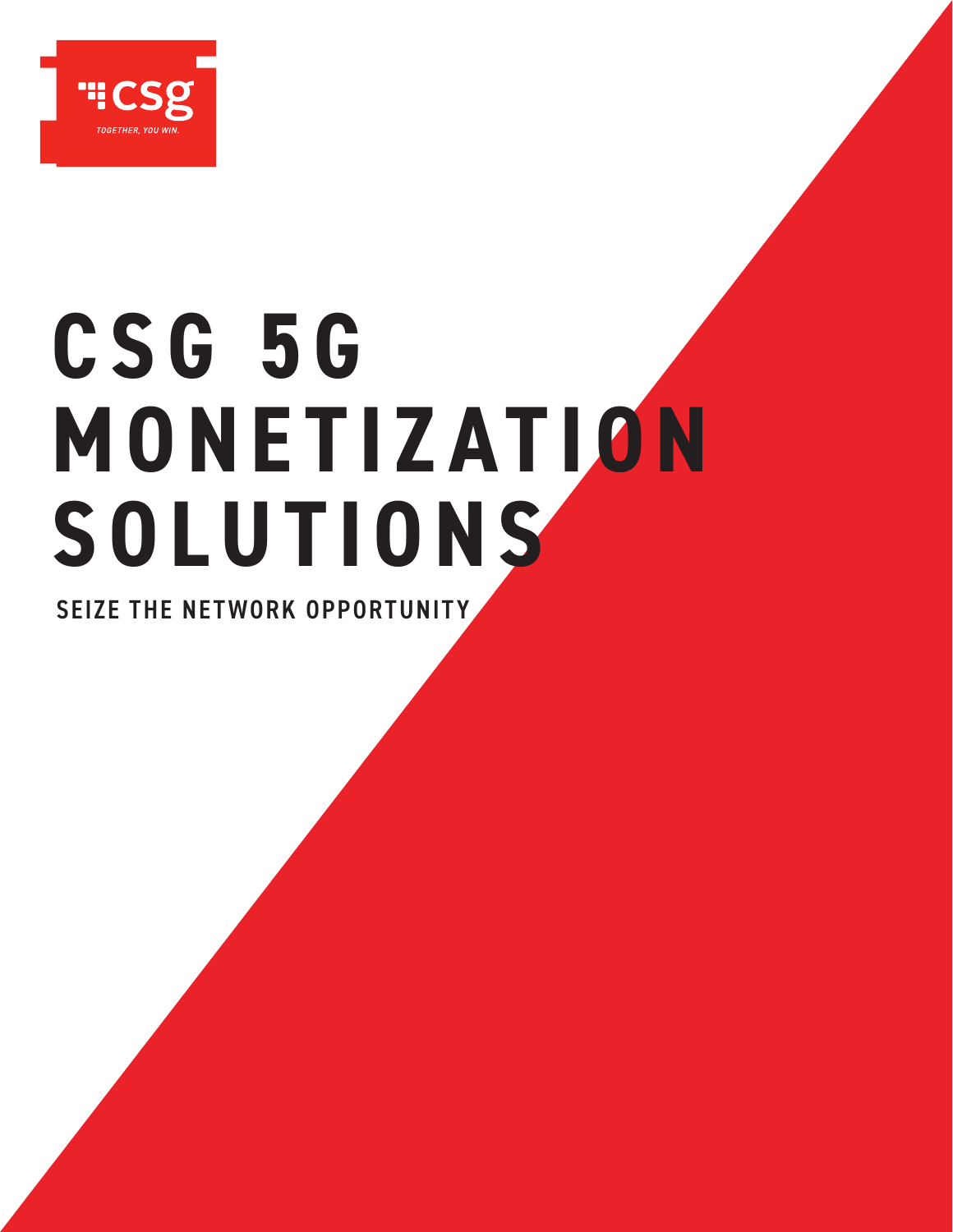

5G is fast becoming a reality, with widespread deployments expected by 2021. 5G will deliver speeds up to 1,000 times faster than 4G, as well as much lower latency and the ability to support huge numbers of devices connecting to the network simultaneously. Not only will 5G deliver benefits to the consumer in terms of increased speed, but it will unlock the full potential of the Internet of Things (IoT) and support the vast array of connected devices that will be prevalent.

New concepts such as network slicing in 5G provide the ability to set up multiple virtual networks using shared physical infrastructure. Network functions, as well as charging systems, will run in virtualized

environments in a distributed configuration, and the trend will be to have multiple smaller instances rather than one or two large centralized monolithic instances. In order to effectively monetize 5G networks, offline and online charging systems will have to be aligned with these technologies and support the same operating modes.

## MONE TIZING 5G—WHAT ARE THE TOP USE CASES?

As we move closer to 5G becoming a commercial reality, and with advanced trials underway, the most compelling use cases for 5G are becoming clearer.



 **Fixed Wireless Access**—The first widespread commercially deployed 5G use case will be fixed wireless access. This is where 5G is used to provide internet connectivity to a home or enterprise using wireless connectivity instead of fixed/cable infrastructure. 5G will offer consumers and enterprises much faster and more reliable mobile broadband that provides a viable alternative to fixed/cable broadband services.

 **Enhanced Mobile Broadband**—While full mobile 5G may be some way off, it will eventually deliver significantly faster, more uniform data rates at much lower latency than its predecessors, and better performance while on the move. The increased performance will make it feasible to access and consume services such as HD/4K video streaming and virtual/augmented reality on mobile devices. 5G will also allow a far higher number of devices to simultaneously connect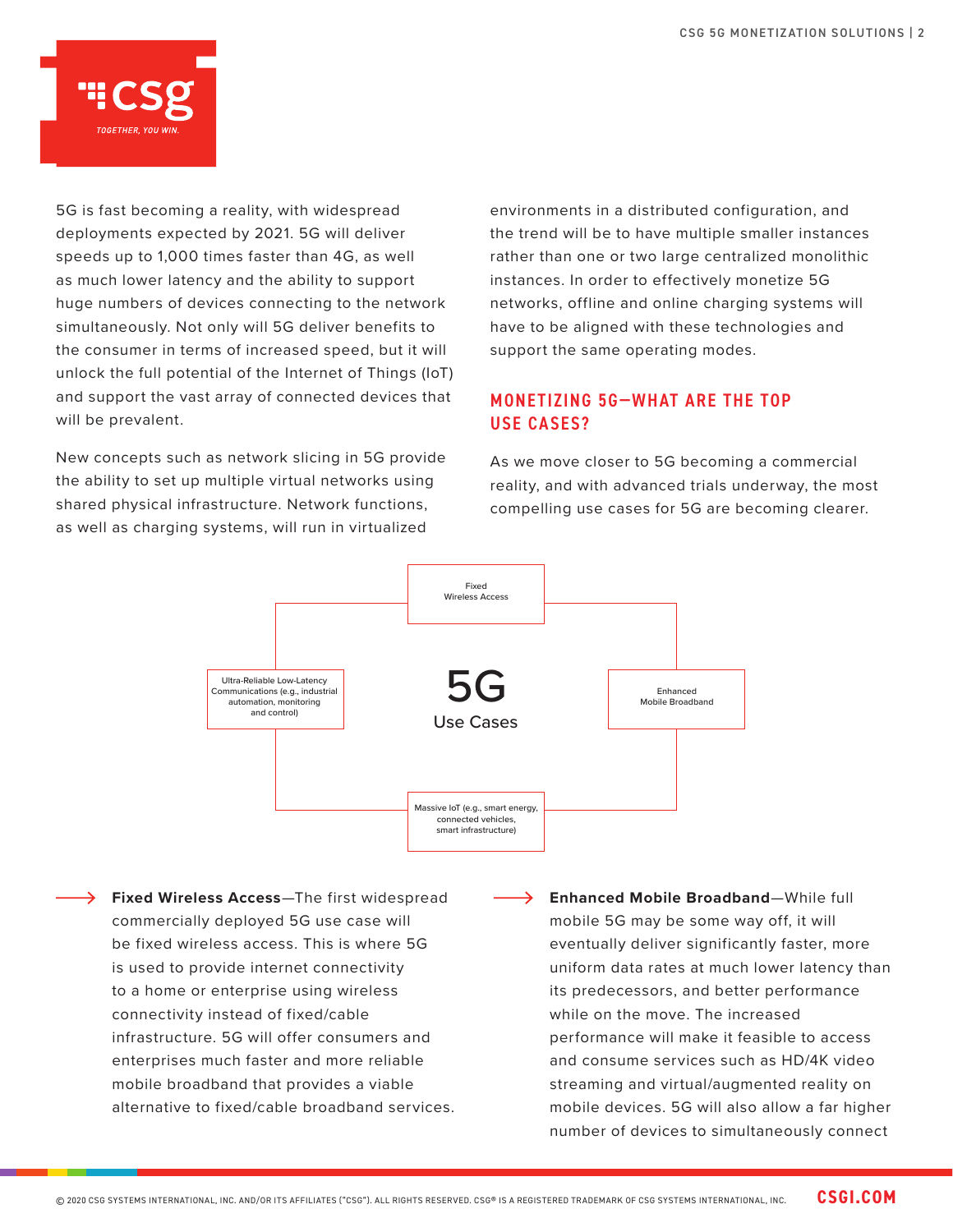

to the network, thereby alleviating bottlenecks often seen in 4G where data services become slow or even inaccessible in crowded locations.

 **Massive IoT**—Sometimes referred to as Massive Machine-Type Communications, the vision of this use case is to enable seamless connectivity for the widely predicted tens of billions of IoT devices and sensors that will be in service by 2021 across a broad spectrum of applications including connected vehicles, smart energy and smart cities/infrastructure to name a few.

#### **Ultra-Reliable Low-Latency**

**Communications**—This use case enables the launch of new services that will revolutionize industries with ultra-reliable, low latency communications links. Examples of where this type of communication will be required would include remote monitoring and control of critical infrastructure, automation of industrial robotics as well as commercial and military drone control.

### CSG 5G MONETIZATION SOLUTIONS

5G standards specify two new charging and mediation components: the Charging Function (CHF) and the Convergent Charging System (CCS). The CHF provides offline and online mediation capabilities, while the CCS provides the CHF functionality, as well as online charging (rating and balance management) as an integrated solution. CSG provides solutions for both the 5G CHF and CCS.

At a minimum, 5G will require a new or upgraded CHF capability as the interface to the network components which was previously Diameter is now based on JSON/ HTTP2.

In cases where the existing Online Charging System (OCS) is being preserved and reused for 5G, CSG's CHF solution provides a fast time to market for 5G services by front-ending the existing OCS and handling the new JSON/HTTP2 interfaces to the 5G network components and the Charging Gateway Function as shown in the first diagram below.



#### **BSS FUNCTIONS**